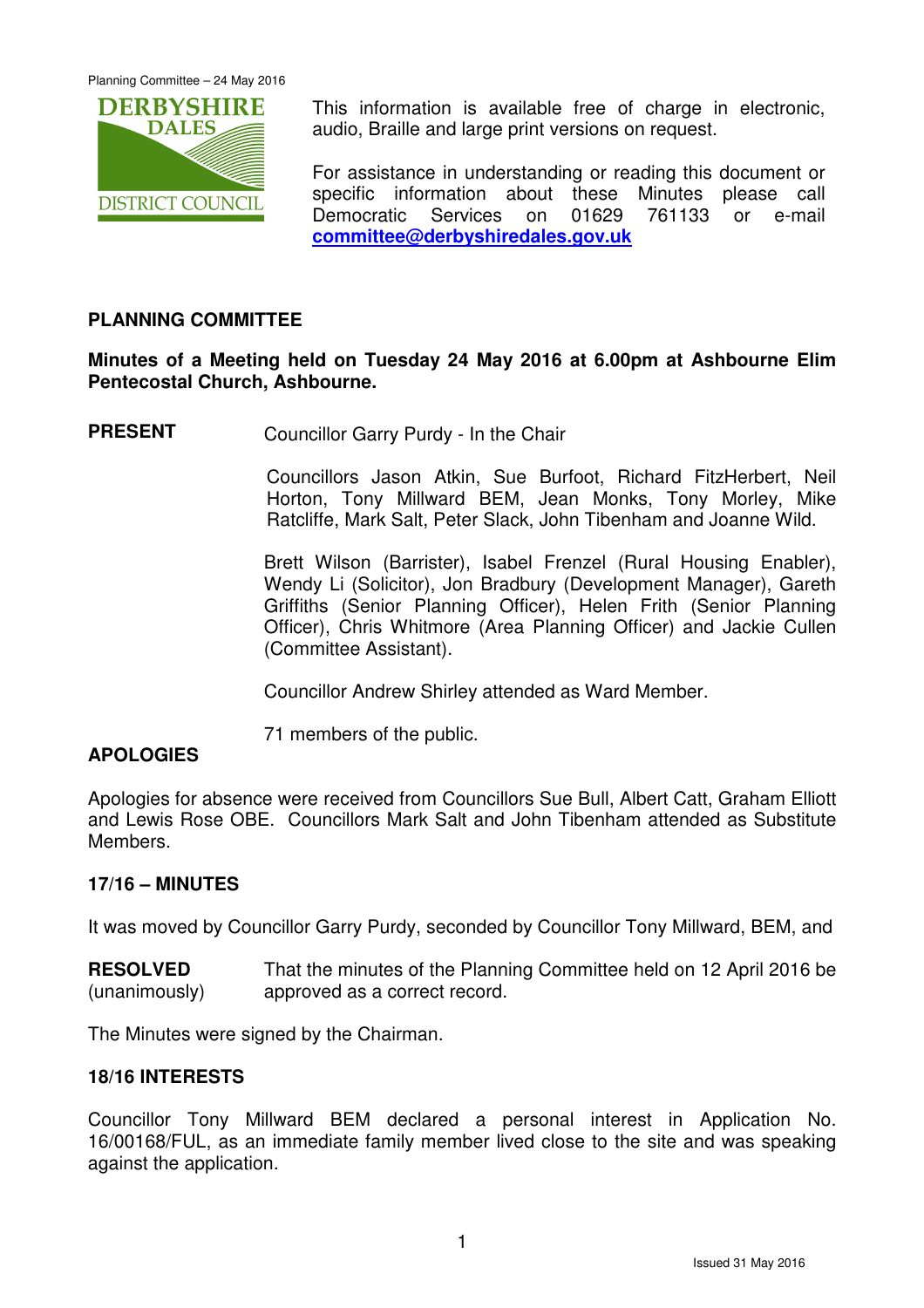The Chairman advised the Committee and members of the public that the meeting was being videotaped by a member of the public, and was also being recorded by Officers. Members of the public who did not wish to be filmed were asked to make themselves known to the Chairman.

## **19/16 – APPLICATION NO. 16/00096/FUL - RESIDENTIAL DEVELOPMENT OF 5 DWELLINGS COMPRISING 3 HOUSES AND 2 FLATS WITH ASSOCIATED ACCESS AND PARKING AT LAND ADJACENT TO CHESTNUT FARM, UPPERTOWN, BONSALL**

The Committee visited the site prior to the meeting to enable Members to fully appreciate the impact of the development upon the character and appearance of the Bonsall Conservation Area.

Correspondence received after publication of the agenda was distributed at the meeting; this comprised comments from Derbyshire County Council's Development Control Archaeologist; an ecological report submitted by the Applicant; a statement from Derbyshire Wildlife Trust who were satisfied subject to a condition ensuring that detailing precautionary methods and enhancements as set out in Section 6 of the report be adhered to and implemented in full and a further letter of representation. The Applicant also submitted a letter requesting that Condition 14 be modified as follows:-

"Before any development commences, details of the management of the dwelling units shall be submitted to and approved in writing by the LPA for the delivery of the affordable housing associated with this development. The affordable housing shall thereafter be occupied in accordance with the approved scheme unless otherwise agreed in writing by the LPA and shall remain as such unless otherwise agreed in writing by the LPA."

In accordance with the procedure for public participation Mrs E. Alexander, Mr Jon Barry, Ms Jane Holmes, Mr Andrew Lees, Mr Mike Susko and Mr Trevor Williams, all Residents, spoke against the application;

Mr John Millward, Resident, and Ms Suzanne Dempsey, Heritage Consultant representing the applicant, spoke in favour of the application.

It was moved by Councillor Tony Morley, seconded by Councillor Jason Atkin and

**RESOLVED Voting:**  That Planning permission be granted subject to the conditions set out in the report, including the amendment to Condition 14 as set out above.

**For Against Abstentions**  11 2  $\Omega$ 

The Chairman declared the motion carried.

### **20/16 – APPLICATION NO. 15/00060/OUT – RESIDENTIAL DEVELOPMENT OF UP TO 35 DWELLINGS WITH ASSOCIATED ACCESS AND OPEN SPACE AT LAND OFF LATHKILL DRIVE, ASHBOURNE**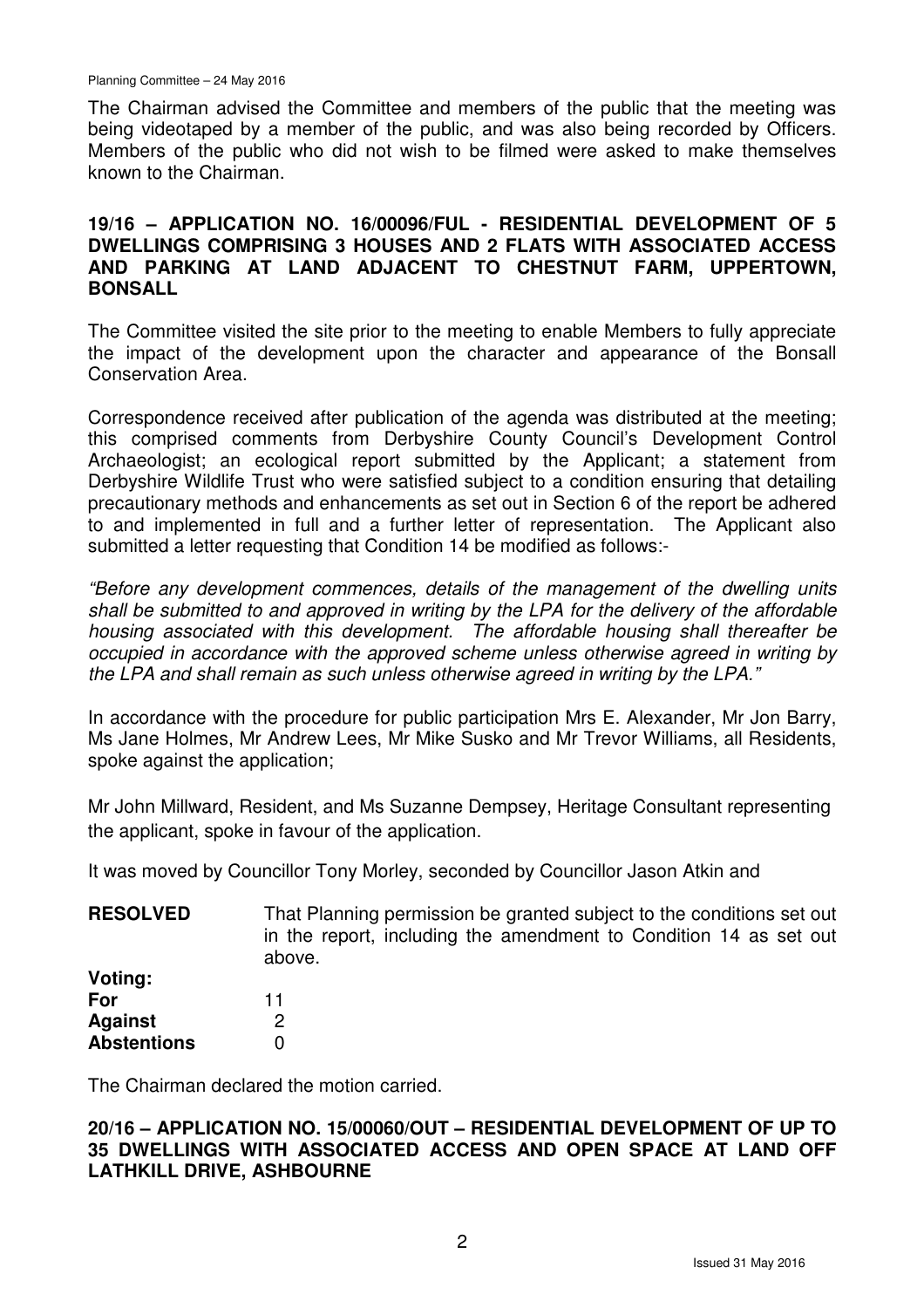The Committee visited the site prior to the meeting to enable Members to fully appreciate the site and context.

Correspondence received after publication of the agenda was distributed at the meeting.

In accordance with the procedure for public participation, Mr Neil Arbon, Agent, spoke in favour of the application.

It was moved by Councillor Richard FitzHerbert, seconded by Councillor Jean Monks and

**RESOLVED** (unanimously) That planning permission be granted subject to a S106 agreement to secure: an off-site contribution towards affordable housing provision, an off-site contribution to upgrade the nearby play space and contribution towards additional school provision, and subject to the conditions as set out in the report.

### **21/16 – APPLICATION NO. 15/00316/OUT – DEMOLITION OF PUBLIC HOUSE AND ERECTION OF 4 NO. DWELLINGS (OUTLINE) AT THE YEAVELEY ARMS, LEAPLEY LANE, YEAVELEY**

The Committee visited the site prior to the meeting to enable Members to fully appreciate the site and context.

In accordance with the procedure for public participation, Messrs Robert Nuttall, Chairman Rodsley & Yeaveley Parish Council, James Byrne, Resident and Alexander Matthews, Resident, spoke against the application. Mr Jon Steedman, Agent, spoke in favour of the application.

It was moved by Councillor Joanne Wild, seconded by Councillor Tony Morley and

**RESOLVED Voting:**  That Planning permission be refused for the reasons set out in the report.

| For                | 11 |
|--------------------|----|
| <b>Against</b>     | 2  |
| <b>Abstentions</b> | 0  |

The Chairman declared the motion carried.

## **22/16 – APPLICATION NO. 16/00099/FUL – ERECTION OF 9 NO. DWELLINGS, NEW COMMUNITY HALL, PROVISION OF MULTI-USE GAMES AREA AND MODIFICATION TO ACCESS AT LAND ADJOINING MARSTON MONTGOMERY PRIMARY SCHOOL, THURVASTON ROAD, MARSTON MONTGOMERY**

The Committee visited the site prior to the meeting to enable Members to fully appreciate the site and context.

Correspondence received after publication of the agenda was distributed at the meeting. This comprised comments from the Local Highway Authority, whose concerns regarding the initial proposed layout of the site had been addressed, and who now had no objections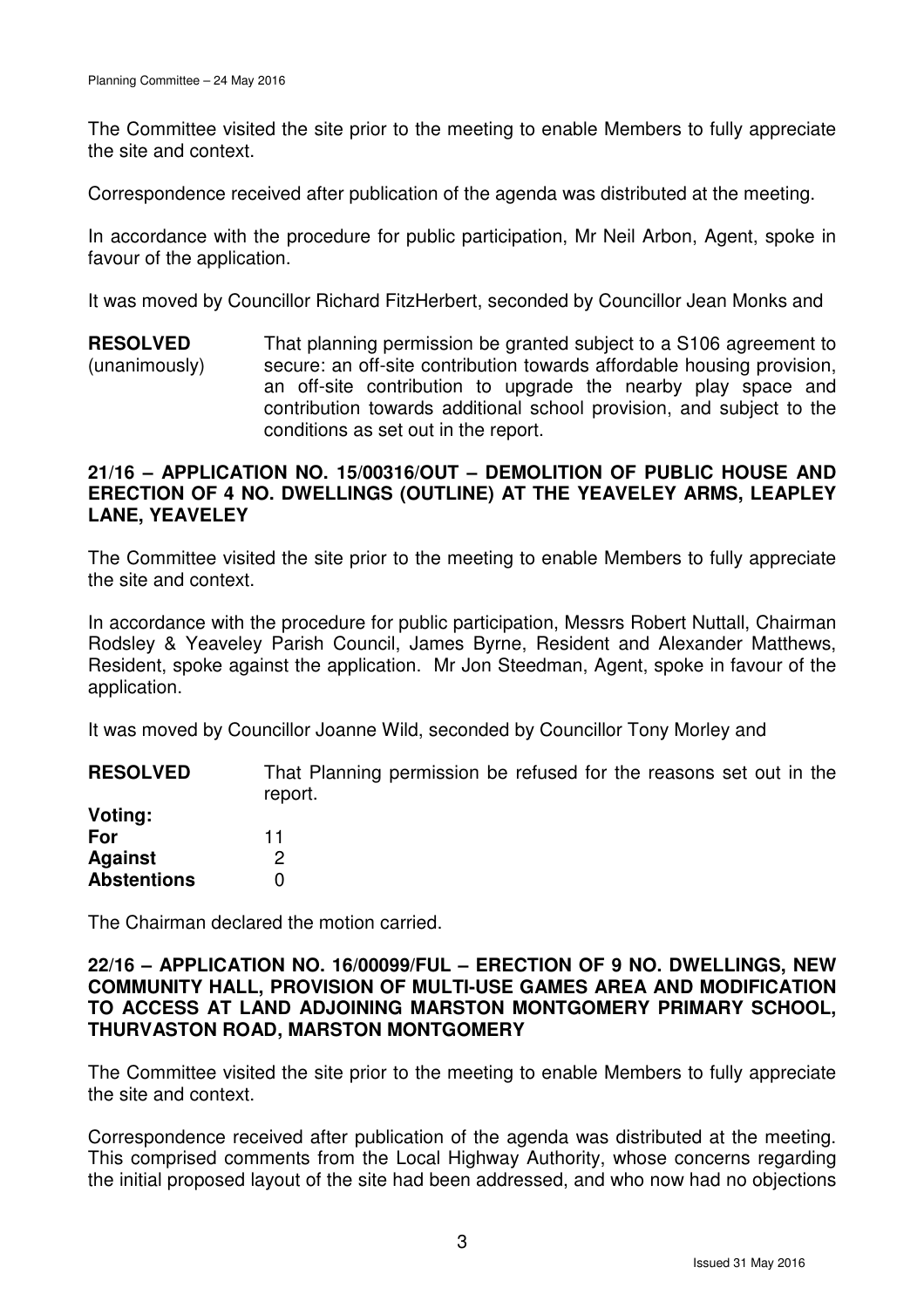to the proposal, subject to inclusion of their recommended conditions and footnotes, as set out below:

#### **Conditions**

- 1. No development shall be commenced until a temporary access for construction purposes has been provided in accordance with a detailed design first submitted to and approved in writing by the Local Planning Authority. The access shall be retained in accordance with the approved scheme throughout the construction period, or such other period of time as may be agreed in writing by the Local Planning Authority, free from any impediment to its designated use.
- 2. Before any other operations are commenced, excluding construction of the temporary access referred to in Condition No 1 above, space shall be provided within the site for storage of plant and materials, site accommodation, loading, unloading and manoeuvring of goods vehicles, parking and manoeuvring of employees and visitors vehicles, laid out and constructed in accordance with detailed designs first submitted to and approved in writing by the Local Planning Authority. Once implemented the facilities shall be retained free from any impediment to their designated use throughout the construction period.
- 3. Before any other operations are commenced excluding Conditions 1 and 2 above, details regarding the design and construction of a 2m wide footway across entire site frontage shall be submitted and approved in writing. Approved details being fully constructed and available for public use prior to occupation of any dwelling or the community hall being taken into use and maintained thereafter for the life of the development.
- 4. Before any other operations are commenced excluding Conditions 1, 2 and 3 above, details regarding the design and construction of a pedestrian crossing facility, linking the proposed footway to the existing provision on the opposite side of the road shall be submitted, and approved in writing. Approved details being fully constructed and available for public use prior to occupation of any dwelling or the community hall being taken into use and maintained thereafter for the life of the development.
- 5. Throughout the period of development vehicle wheel cleaning facilities shall be provided and retained within the site. All construction vehicles shall have their wheels cleaned before leaving the site in order to prevent the deposition of mud and other extraneous material on the public highway.
- 6. Before the first dwelling is occupied or the hall taken into use, a new vehicular access shall be formed to Thurvaston Road in accordance with the revised application drawing No 2015-2069-12 Rev D, and provided with visibility sightlines extending from a point 2.4 metres from the carriageway edge, measured along the centreline of the access, for a distance of 34 metres to the north and 32 metres to the south measured up to 1m out from the nearside carriageway edge at the extremity of the sightline. The land in advance of the visibility sightlines shall be retained throughout the life of the development free of any object greater than 1m in height (0.6m in the case of vegetation) relative to adjoining nearside carriageway channel level.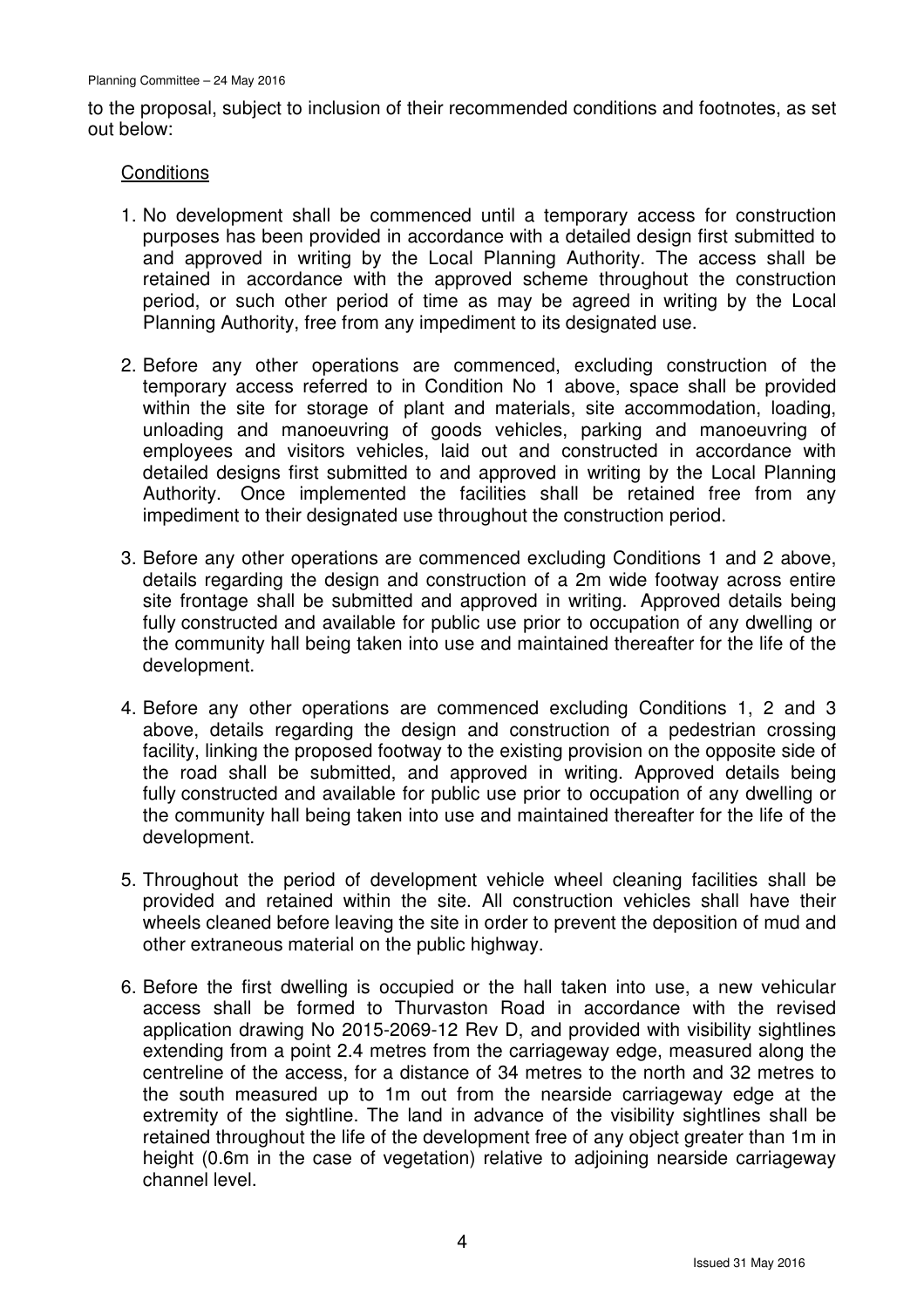- 7. Within 28 days of the new access, the subject of Condition No 4 above, being taken into use), the existing vehicular access to Thurvaston Road shall be permanently closed with a physical barrier and the existing vehicle crossover reinstated as footway (or verge) in accordance with a scheme first submitted to and approved in writing by the Local Planning Authority.
- 8. No dwelling or community hall shall be occupied until space has been laid out within the site in accordance with drawing No 2015-2069-12 Rev D for cars to be parked and for vehicles to turn (including service and delivery vehicles) so that they may enter and leave the site in forward gear. These facilities shall thereafter be retained for use at all times.
- 9. The proposed access drive to Thurvaston Road shall be no steeper than 1:14 for the first 5m from the nearside highway boundary and 1:10 thereafter.
- 10. No development shall be commenced until details of the proposed arrangements for future management and maintenance of the proposed streets within the development have been submitted to and approved by the local planning authority. The streets shall thereafter be maintained in accordance with the approved management and maintenance details.

Footnotes:

1. Pursuant to Section 184 of the Highways Act 1980 and Section 86(4) of the New Roads and Streetworks Act 1991 prior notification shall be given to the Department of Economy Transport & Environment at County Hall, Matlock regarding access works within the highway. Information, and relevant application forms, regarding the undertaking of access works within highway limits is available via the County Council's website:

http://www.derbyshire.gov.uk/transport\_roads/roads\_traffic/development\_control/ve hicular access/default.asp, email ETENetmanadmin@derbyshire.gov.uk or telephone Call Derbyshire on 01629 533190.

- 2. The Highway Authority recommends that the first 5m of the proposed access driveway should not be surfaced with a loose material (i.e. unbound chippings or gravel etc.). In the event that loose material is transferred to the highway and is regarded as a hazard or nuisance to highway users the Authority reserves the right to take any necessary action against the householder.
- 3. Pursuant to Section 278 of the Highways Act 1980 and the provisions of the Traffic Management Act 2004, no works may commence within the limits of the public highway without the formal written Agreement of the County Council as Highway Authority. It must be ensured that public transport services in the vicinity of the site are not adversely affected by the development works. Advice regarding the technical, legal, administrative and financial processes involved in Section 278 Agreements may be obtained by contacting this Authority via email – es.devconprocess@derbyshire.gov.uk . The applicant is advised to allow approximately 12 weeks in any programme of works to obtain a Section 278 Agreement. The Highway Authority may give consideration to adopting the frontage footway providing it is laid out and constructed to the appropriate specification. This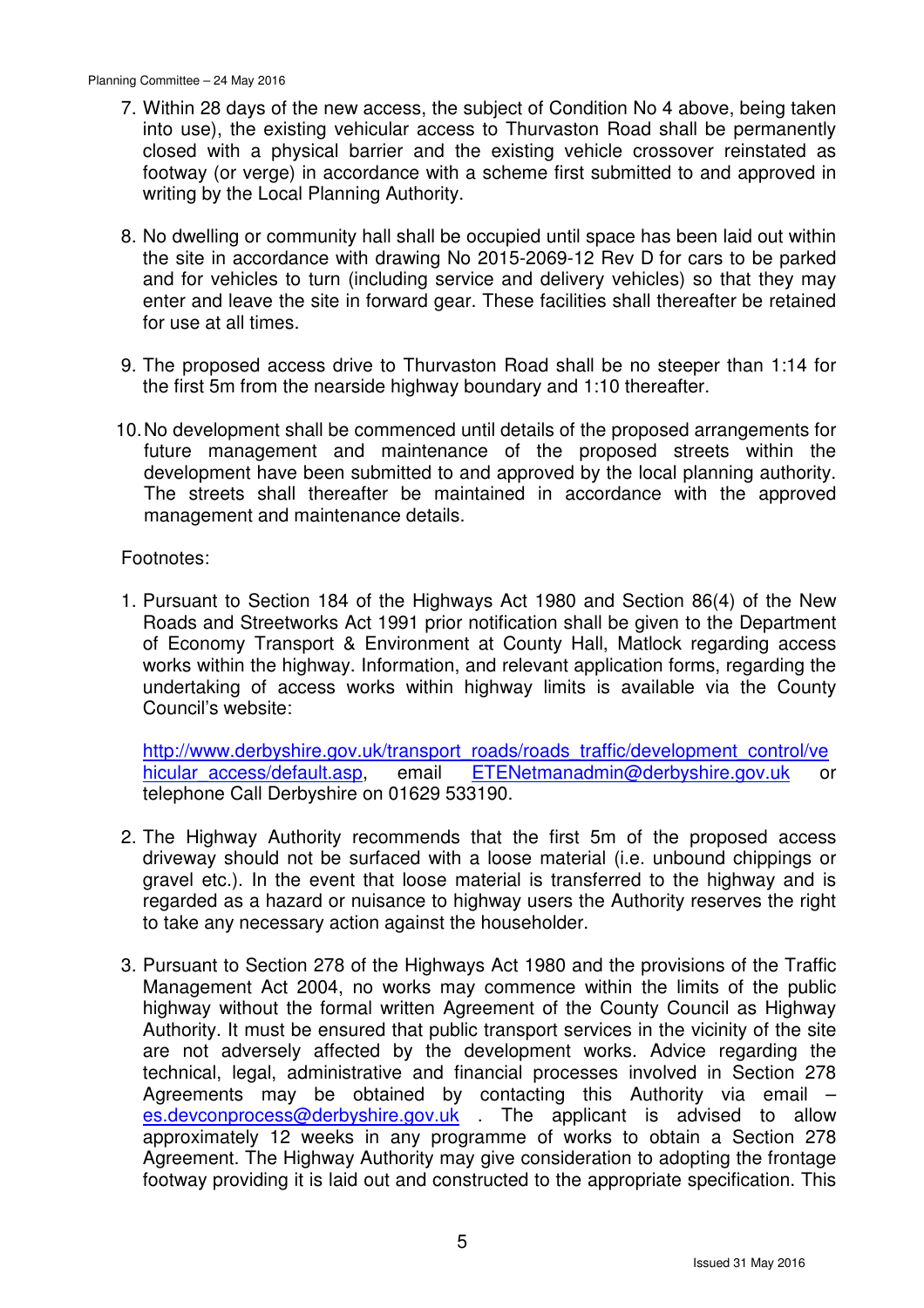could be achieved through a combined Section 278/72 Agreement between the developer and Highway Authority.

- 4. Pursuant to Sections 149 and 151 of the Highways Act 1980, the applicant must take all necessary steps to ensure that mud or other extraneous material is not carried out of the site and deposited on the public highway. Should such deposits occur, it is the applicant's responsibility to ensure that all reasonable steps (eg; street sweeping) are taken to maintain the roads in the vicinity of the site to a satisfactory level of cleanliness.
- 5. Construction works are likely to require Traffic Management and advice regarding procedures should be sought from Dave Bailey, Traffic Management - telephone 01629 538686.

In accordance with the procedure for public participation Mrs Elizabeth Archer, Mrs Jocelyn Isted, Mr Keith Isted, Mr Brian Knox, Mr James McMurtry and Mrs Jill McMurtry, all residents, spoke against the application. Mr Will Thomson, Applicant, spoke in favour of the application.

It was moved by Councillor Richard FitzHerbert, seconded by Councillor Jason Atkin and

**RESOLVED** (unanimously) That planning permission be granted subject to the conditions set out in the report, together with the conditions and footnotes as recommended by the Local Highway Authority to be attached to the Decision Notice.

#### **23/16 – MOTION TO CONTINUE**

It was moved by Councillor Tony Millward BEM, seconded by Councillor Richard FitzHerbert and

**RESOLVED** (unanimously) That, in accordance with Rule of Procedure 13, the meeting continue beyond 2 ½ hours to enable the business on the agenda to be concluded.

## **24/16 – APPLICATION NO. 16/00144/S106D – DISCHARGE OF S106 PLANNING OBLIGATION**

The Committee considered an application for the discharge of a S106 Planning Obligation dated  $6<sup>th</sup>$  August 2013 to remove the requirement to pay an Affordable Housing Contribution at The Miners Cottage, Mining Lane, Carsington.

The Chairman had received a petition (containing over 100 signatures) from one of the speakers, in support of the application.

In accordance with the procedure for public participation, Mr Oren Lees, Resident and on behalf of the community of Carsington village, Mr Laurence Cramer, Resident, and Mr Lee Maddocks, Applicant, spoke in favour of the application.

It was moved by Councillor Richard FitzHerbert, seconded by Councillor Peter Slack and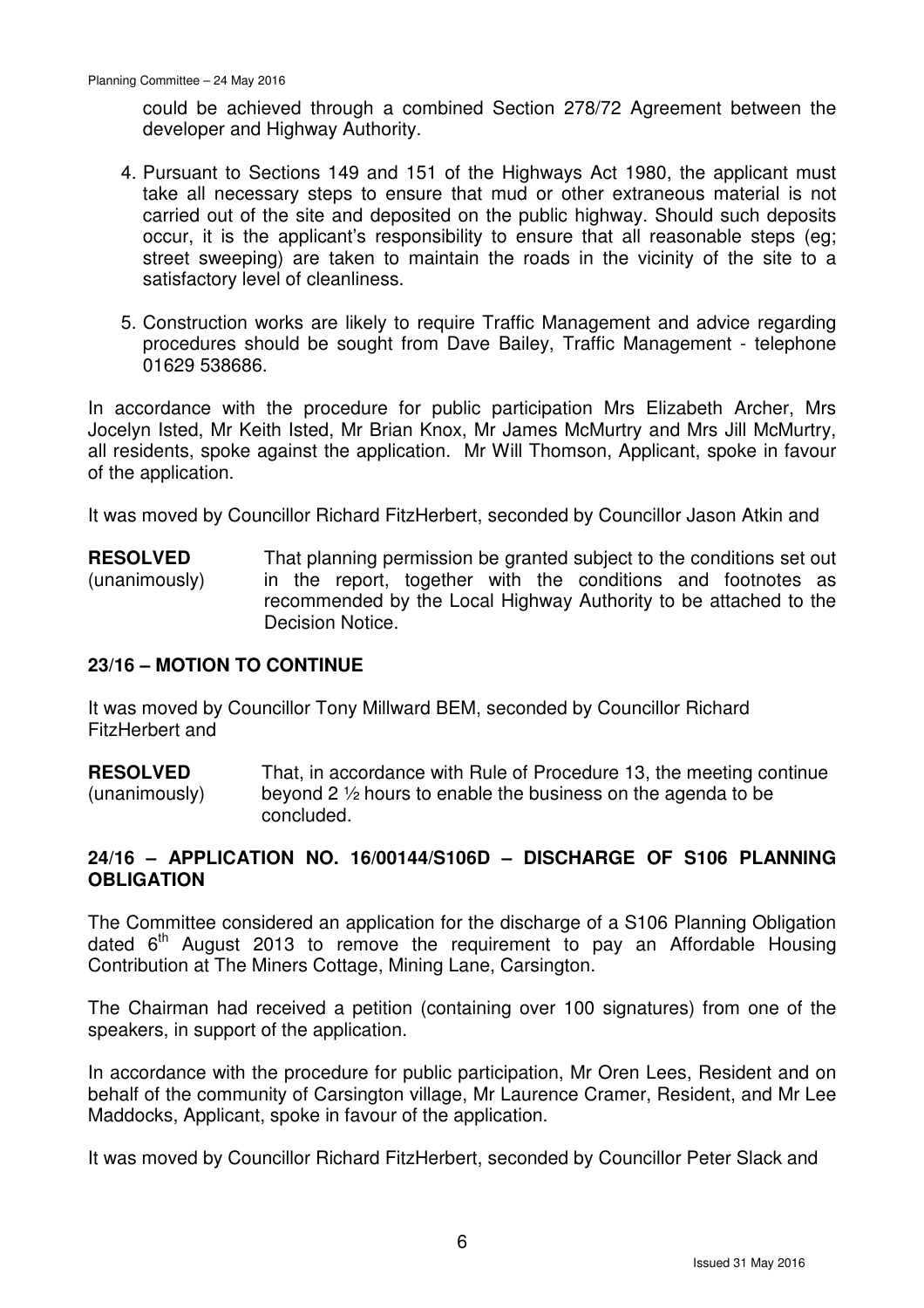**RESOLVED** (unanimously) That this application be deferred pending the provision of evidence relating to the Applicant's current financial status, including level of mortgage; information regarding the end value of the property and any mitigating material changes in circumstances that may be relevant to his request ti discharge the Section 106 agreement.

#### **25/16 – APPLICATION NO. 16/00168/FUL – FORMATION OF NEW LINK ROAD AT ASHBOURNE AIRFIELD, A52, ASHBOURNE, DERBYSHIRE DE6 1LY**

Councillor Neil Horton left the meeting at 8.50pm prior to discussion of this item.

In accordance with the procedure for public participation Messrs John Hall, Chairman of Osmaston & Yeldersley Parish Council, Steven Millward, Resident and John Naylor, Resident, spoke against the application; Councillor Andrew Shirley, Ward Member, commented on the application, and Mr Jonathan Jenkin, Agent, spoke in favour of the application.

It was moved by Councillor Tony Millward BEM, seconded by Councillor Peter Slack and

| <b>RESOLVED</b>    | That this application be deferred pending a more comprehensive and<br>up to date traffic assessment by the Local Highway Authority, and<br>evidence that the site specified is the most appropriate for the<br>development. |
|--------------------|-----------------------------------------------------------------------------------------------------------------------------------------------------------------------------------------------------------------------------|
| Voting:            |                                                                                                                                                                                                                             |
| For                |                                                                                                                                                                                                                             |
| <b>Against</b>     | 9                                                                                                                                                                                                                           |
| <b>Abstentions</b> |                                                                                                                                                                                                                             |

The Chairman declared the motion defeated.

It was then moved by Councillor Jason Atkin, seconded by Councillor Tony Morley and

| <b>RESOLVED</b>    | That planning permission be granted subject to the conditions set out<br>in the report. |
|--------------------|-----------------------------------------------------------------------------------------|
| Voting:            |                                                                                         |
| For                | 9                                                                                       |
| <b>Against</b>     |                                                                                         |
| <b>Abstentions</b> |                                                                                         |

The Chairman declared the motion carried.

#### **26/16 – INFORMATION ON ACTIVE AND CLOSED ENFORCEMENT INVESTIGATIONS.**

It was moved by Councillor Tony Millward, seconded by Councillor Peter Slack and

**RESOLVED** That the report be noted.

(unanimously)

## **27/16 - APPEALS PROGRESS REPORT**

It was moved by Councillor Tony Millward, BEM, seconded by Councillor Garry Purdy and